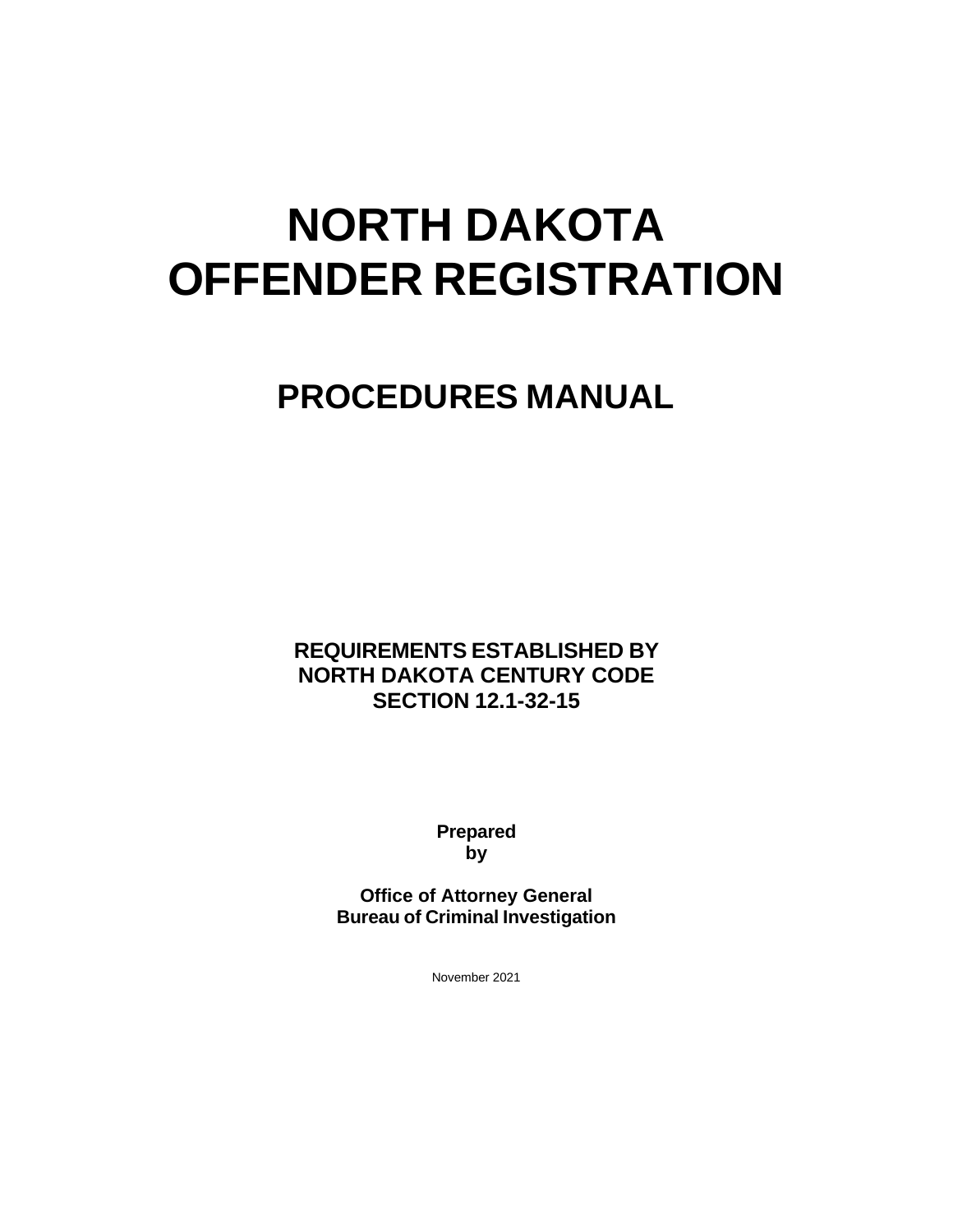## **TABLE OF CONTENTS**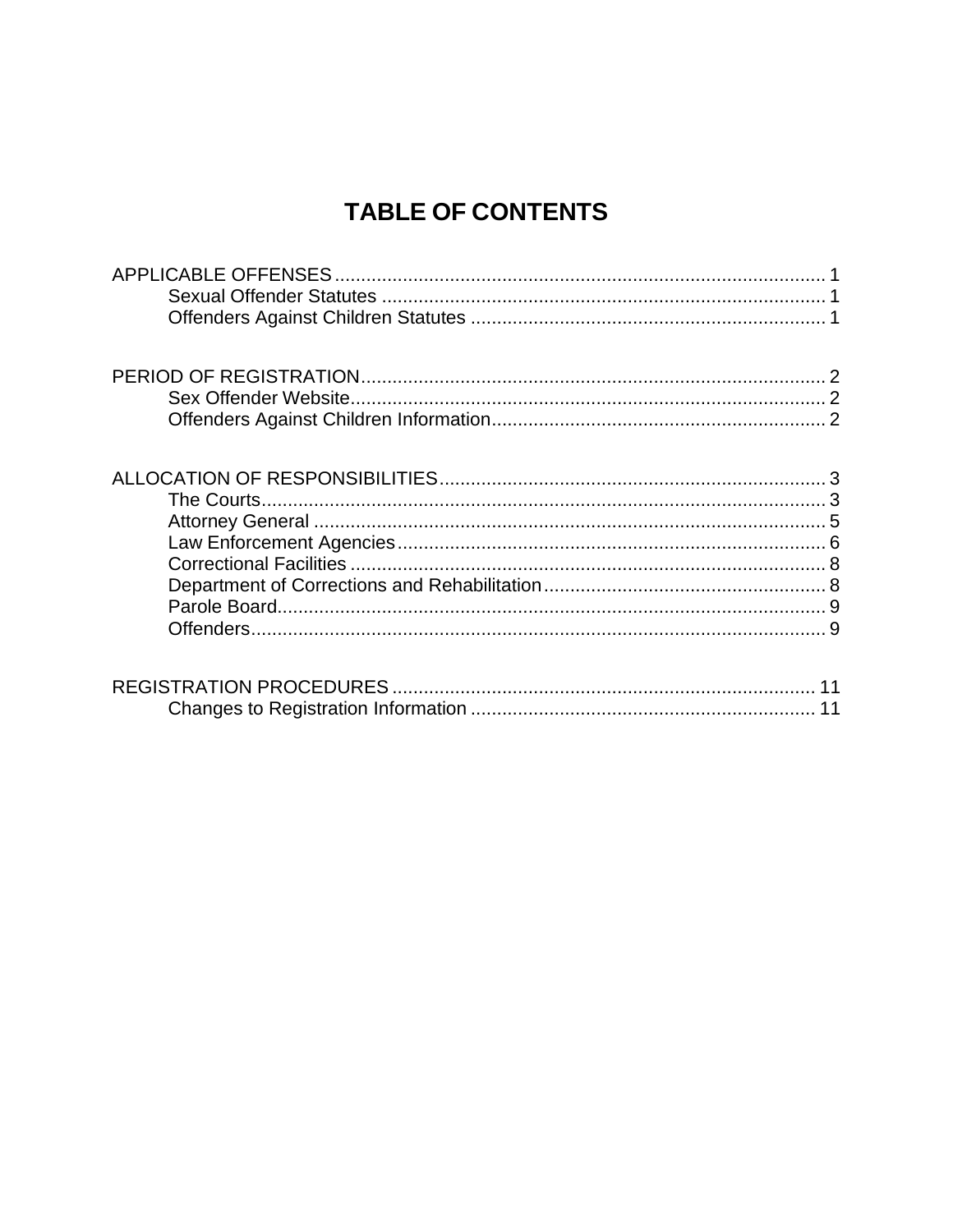## **APPLICABLE OFFENSES**

<span id="page-2-0"></span>Registration applies to the following offenses:[1](#page-2-3)

#### <span id="page-2-1"></span>**Sexual Offender Statutes**

| <b>Offense</b>                                        |
|-------------------------------------------------------|
| <b>Gross Sexual Imposition</b>                        |
| <b>Continuous Sexual Abuse</b>                        |
| Sexual Imposition                                     |
| Corruption or Solicitation of Minors                  |
| <b>Luring Minors by Computer</b>                      |
| <b>Sexual Abuse of Wards</b>                          |
| Sexual Assault (Class C felony & Class A misdemeanor) |
| Incest                                                |
| <b>Indecent Exposure</b>                              |
| Surreptitious Intrusion                               |
| <b>Sexual Extortion</b>                               |
| Sexual Performance by Children (All Offenses)         |
| Sex Trafficking                                       |
|                                                       |

#### <span id="page-2-2"></span>**Offenders Against Children Statutes**

(offenses in which the victim is a child)

| <b>N.D.C.C. Section</b> | <b>Offense</b>                                             |
|-------------------------|------------------------------------------------------------|
| $12.1 - 16$             | Homicide (All Offenses)                                    |
| 12.1-17-01.1            | Assault (Felony only)                                      |
| 12.1-17-02              | <b>Aggravated Assault</b>                                  |
| 12.1-17-04              | Terrorizing                                                |
| 12.1-17-07.1            | Stalking (Felony only)                                     |
| 12.1-18-01              | Kidnapping                                                 |
| 12.1-18-02              | <b>Felonious Restraint</b>                                 |
| 12.1-18-05              | Removal of Child from State in Violation of Custody Decree |
| 12.1-29                 | <b>Prostitution (All Offenses)</b>                         |
| $12.1 - 41$             | Labor Trafficking                                          |
| 14-09-22                | <b>Child Abuse</b>                                         |

<span id="page-2-3"></span><sup>&</sup>lt;sup>1</sup> A person must also register if that person has pled guilty or nolo contendere to, or been found guilty of, an offense in a tribal court, municipal court, or a court of another state, country, or the federal government, which is equivalent to those offenses set forth above.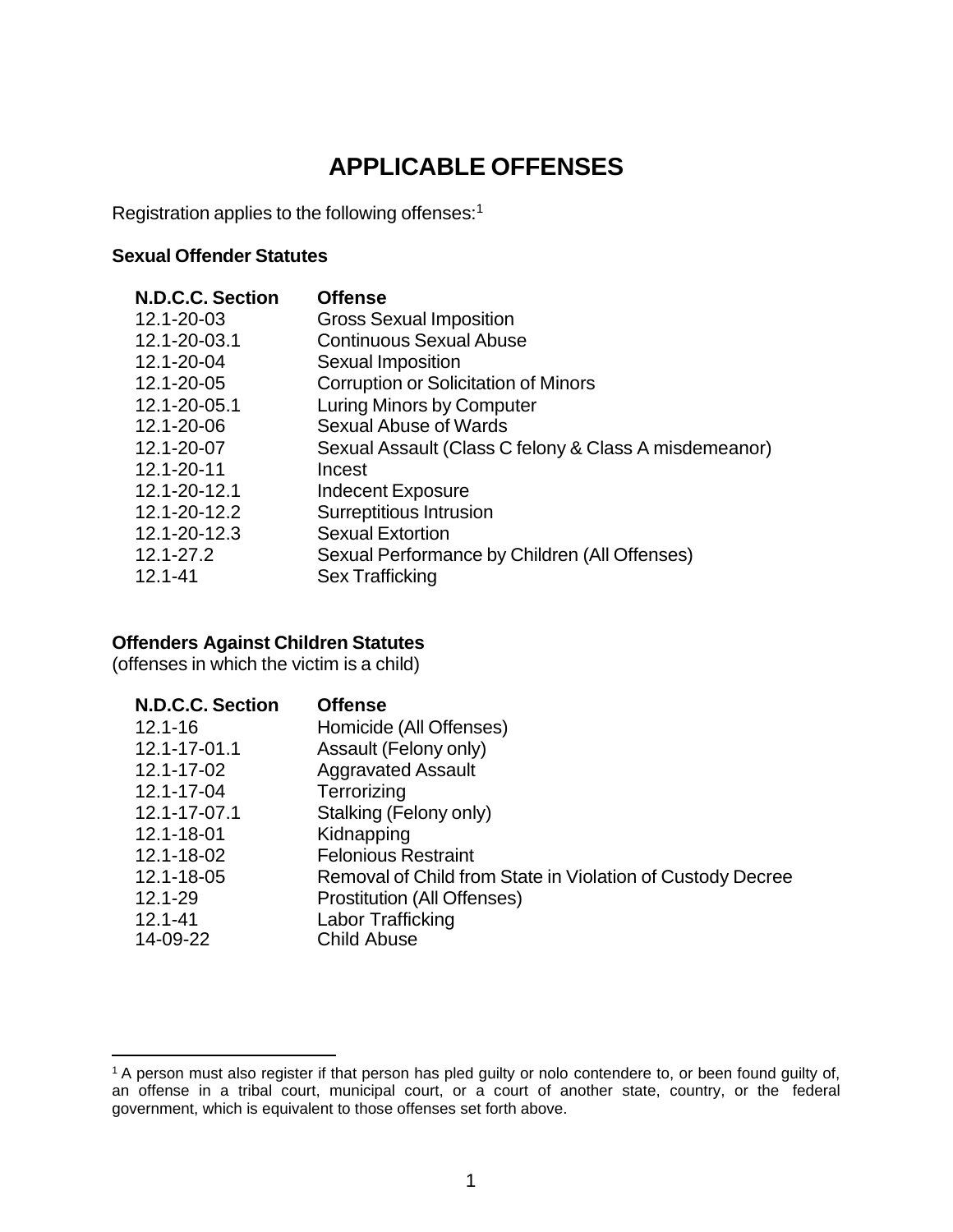## **PERIOD OF REGISTRATION**

<span id="page-3-0"></span>A person required to register pursuant to N.D.C.C. § 12.1-32-15 must comply with the registration requirement for the following periods:

- a period of **fifteen years** after the date of sentence, after the date of order deferring or suspending sentence upon a plea or finding of guilt, or after incarceration, whichever is later; or
- a period of **twenty-five years** after the date of sentence, after the date of order deferring or suspending sentence upon a plea or finding of guilt, or after incarceration, whichever is later, if the offender is assigned a moderate risk level; or
- for the **life** of the individual if any one of three conditions listed in N.D.C.C. § 12.1-32-15(8) are present, or if the offender is assigned a high risk level.

#### <span id="page-3-1"></span>**Offenders Against Children Information**

Individuals convicted of crimes that are not sex offenses but which involve, for example, force against or restraint of a child, are required to register as an "Offender Against Children." These individuals are not sex offenders, and are not listed on the sex offender website. The registration requirement is a minimum of 15 years. Current information about these offenders is at [www.attorneygeneral.nd.gov.](http://www.attorneygeneral.nd.gov/)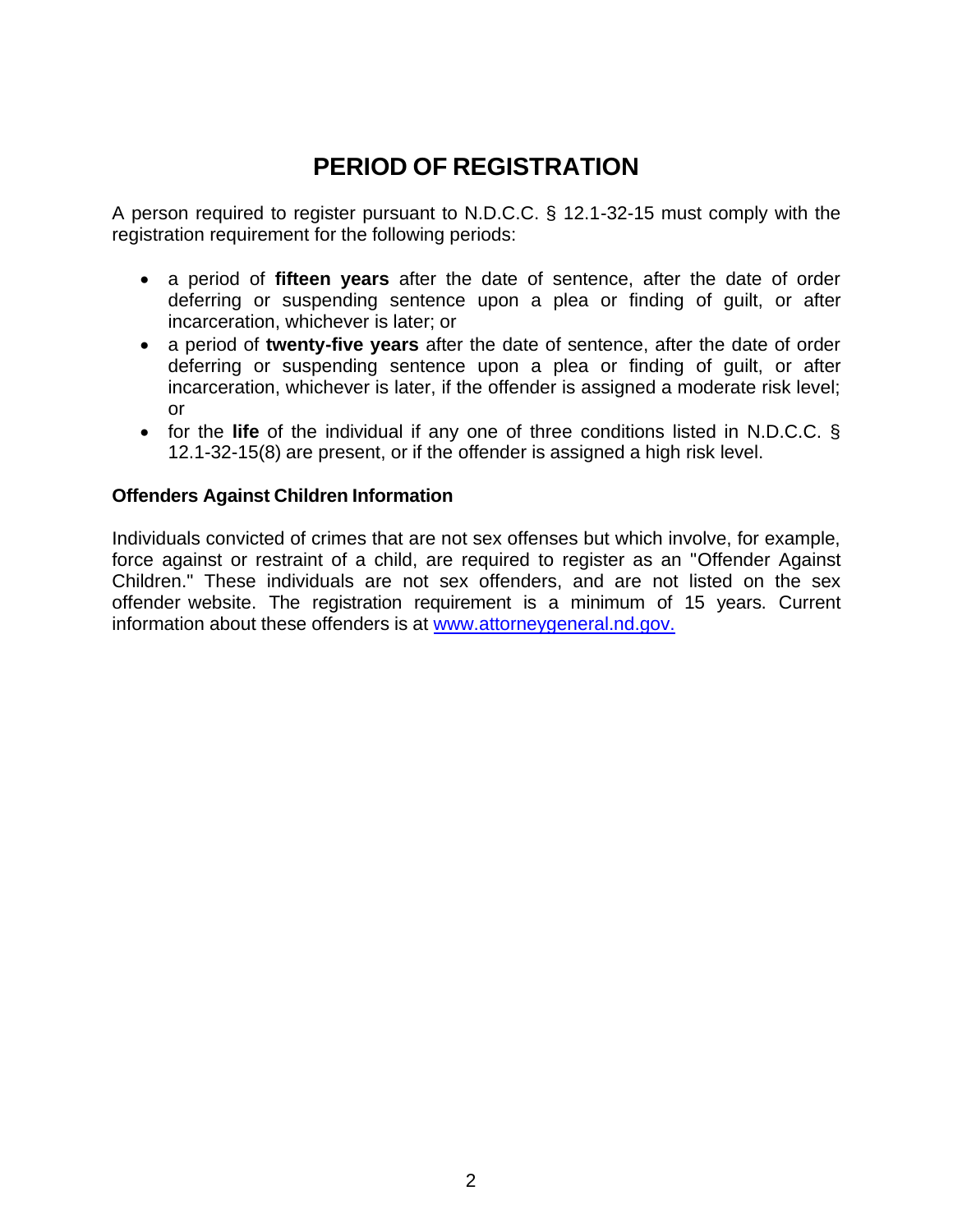## **ALLOCATION OF RESPONSIBILITIES**

<span id="page-4-0"></span>Responsibilities for carrying out the provisions of the law rest with the following as indicated (the specific subsection within N.D.C.C. § 12.1-32-15 is referenced at the end of each item):

#### <span id="page-4-1"></span>**The Courts**

North Dakota courts shall:

- Impose the requirement that the individual register if that individual has pled quilty or been found guilty in accordance with the provisions of N.D.C.C. section 12.1-32- 15 subsection 2, subdivision a through e. (Subsection 2)
- State the requirement to register on court records of sexual offenders and offenders against children. (Subsection 2)
- Inform the offender, who is released on probation or discharged upon payment of a fine, of the duty to register, and require that person to read and sign a form acknowledging the duty to register. (Subsection 6)
- Inform the offender that they are required to provide information regarding residence address, school enrollment, employment address, for registration purposes, and that any change in residence address, school enrollment, employment, must be reported to the law enforcement agency at which the offender is registered. (Subsection 6) (Also required by the Campus Sex Crimes Prevention Act amendment to the Jacob Wetterling Crimes Against Children and Sexually ViolentOffender Registration Act, and the Adam Walsh Child Protection and Safety Act of2006.)
- Obtain the addresses of the offender, who is released on probation or discharged upon payment of a fine, where the offender expects to reside, attend school or work, and report those addresses to the Attorney General within three days. (Subsection 6) (Also required by the Campus Sex Crimes Prevention Act amendment to the Jacob Wetterling Crimes Against Children and Sexually Violent Offender Registration Act, and the Adam Walsh Child Protection and Safety Act of 2006.)
- Impose a minimum term of ninety days in jail and one year probation on persons who willfully violate this section. If the violator is a juvenile, this minimum term does not apply. (Subsection 9)
- Order the probation revoked for persons released on probation who are required to register but fail to do so within three days of release. (Subsection 10)
- May deviate from requiring an individual to register in a misdemeanor case if the court first finds the individual is no more than three years older than the victim if the victim is a minor, the offender has not previously been convicted as a sexual offender or of a crime against a child, and the offender did not exhibit mental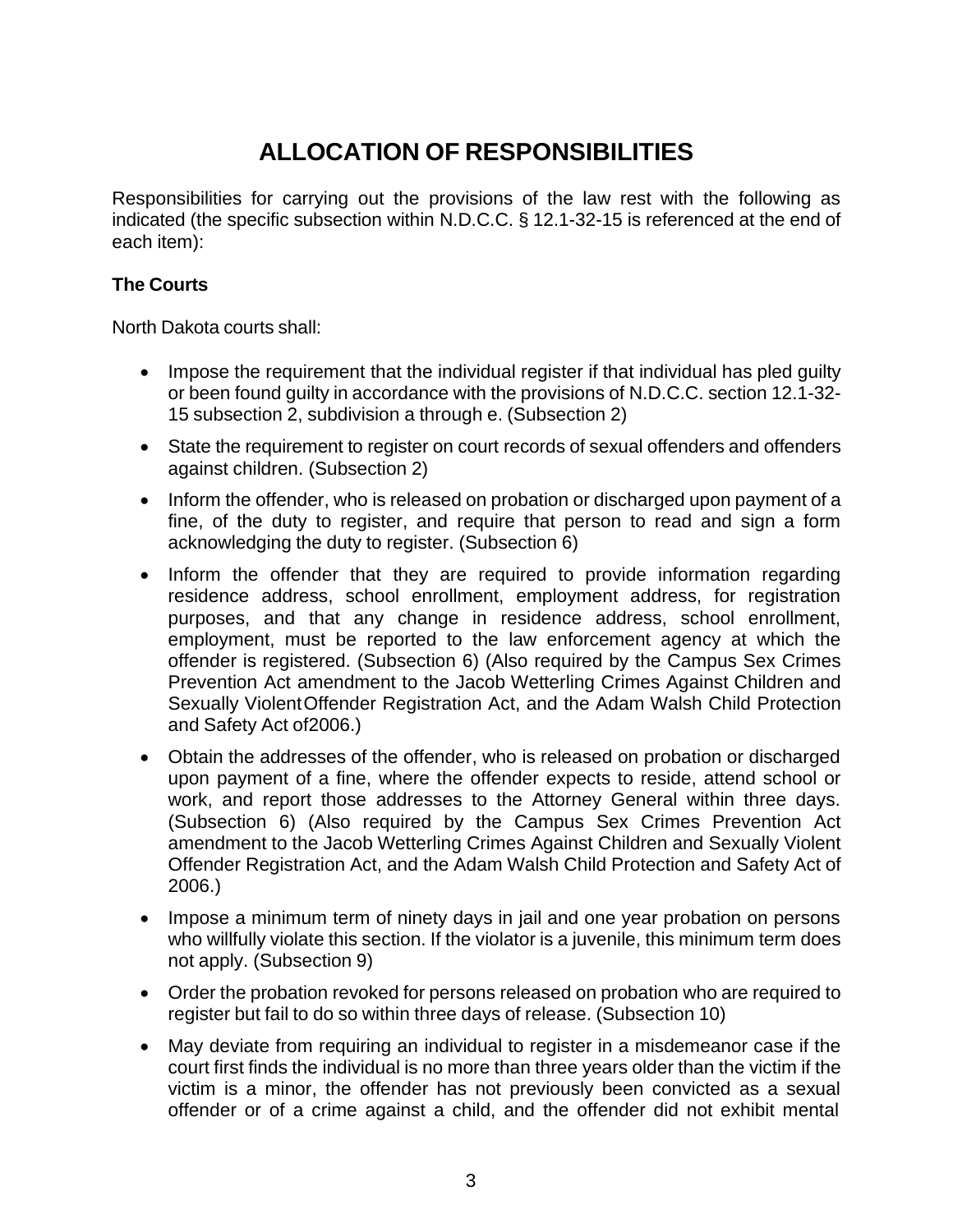abnormality or predatory conduct in the commission of the crime. (Subsection 2, subdivision b)

- Determine, for purposes of discretionary deviation for juvenile offenders guilty of Gross Sexual Imposition, when the victim is less than fifteen years old, or for juvenile misdemeanor sexual offenders, whether the juvenile offender has been previously convicted as a sexual offender or of a felony crime against a child, and whether the offender exhibited mental abnormality or predatory conduct in the commission of the crime. (Subsection 2, subdivision c)
- Determine, for purposes of discretionary deviation when the adult or juvenile offender is guilty of a felony crime against a child, whether the offender has been previously convicted as a sexual offender or for a felony crime against a child, and whether the offender exhibited mental abnormality or predatory conduct in the commission of the crime. This determination is not necessary if the offense was 1) facilitating prostitution, or 2) kidnapping/felonious restraint by a person not the parent of the victim. (Subsection 2, subdivision d)
- Determine, in any other crime not otherwise specified in 12.1-32-15(2), if registration is warranted by the nature of the crime. (Subsection 2, subdivision e)
- In consideration of mental abnormality or predatory conduct, consider the ages of the offender and victim and the differences between those ages, circumstances and motive of the crime, the relationship of victim and offender, and the mental state of the offender. (Subsection 4)
- In consideration of mental abnormality or predatory conduct, may order evaluation of the offender by qualified counselor, psychologist, or physician, before sentencing, if the court chooses. (Subsection 4)
- State on the record in open court the court's affirmative finding for not requiring an offender to register, if the court has chosen to deviate from requiring an individual to register. (Subsection 4)
- Apply a risk assessment tool to juvenile sex offenders who are required to register, and provide the Attorney General any information, including the offender's risk score supporting documentation, concerning juveniles required to register and who are about to be released or placed into the community. (The juvenile court system has contracted with DOCR's Division of Juvenile Services to score risk assessment tools on all juvenile offenders.) (Subsection 12, subdivision c)
- Consider, if petitioned, whether to relieve an offender of the registration requirements, if registration is no longer mandatory due to changes in section 12.1- 32-15 or 27 20 52.1 made in the 1999 Legislative Assembly. (Subsection 17)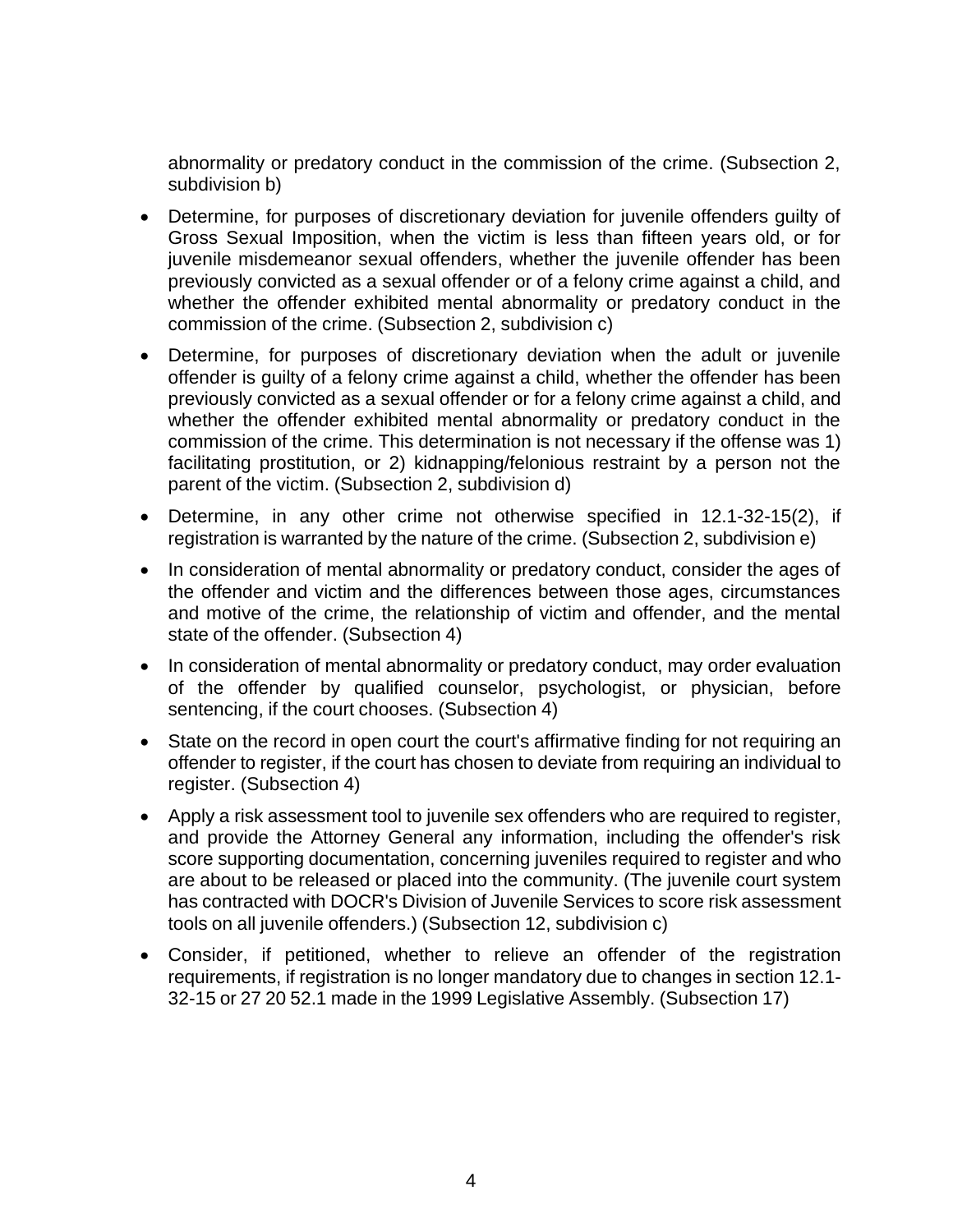#### <span id="page-6-0"></span>**Attorney General**

The Attorney General shall:

- Prepare forms for use in the registration process. (Subsections 5 and 7)
- Receive and forward a copy of the registration acknowledgement to the law enforcement agency where the person will actually register. This is intended to alert the law enforcement agency to the anticipated registration of the offender in that jurisdiction. If the offender does not appear for the purposes of registration within three days of the relocation date indicated by the offender, the law enforcement agency is expected to attempt to locate the offender. If the Bureau of Criminal Investigation has not received registration documents within 10 days of the expected relocation date, the BCI will contact the law enforcement agency in that jurisdiction regarding a possible delinquent registration.
	- o The BCI will notify campus police departments and/or law enforcement agencies having institutions of higher education in their jurisdictions of any registerable offenders who intend to either be enrolled in, or employed by, such institutions of higher education. (Subsections 5, 6, and 7) (Also required by the Campus Sex Crimes Prevention Act amendment to the Jacob Wetterling Crimes Against Children and Sexually Violent Offender Registration Act.)
- Forward a copy of the registration acknowledgement to the court in which the person was prosecuted and to the prosecutor. (Subsection 5)
- Receive the statement, biometric data, and photograph of each registered person, enter this information in the automated system on a daily basis, and file such. (Subsection 7)
- Transmit registration information and fingerprints to the Federal Bureau of Investigation, upon receipt of that information from local agencies. (As a matter of administrative policy, the BCI will forward registration information to the FBI within three working days of receipt of the information.)
- Receive name change information, or address change information for changes in residence address, school enrollment, and/or employment address, and forward address change information to the FBI and to the law enforcement agency in the new place or state of residence, school enrollment, and/or employment.
	- o The BCI will notify campus police departments and/or law enforcement agencies having institutions of higher education in their jurisdictions of any offenders enrolled in, or employed by, such institutions of higher education who have indicated a change in their enrollment or employment situation or status. Additionally, any information received by the BCI regarding unanticipated enrollment or employment by registerable offenders in institutions of higher education will be shared with the law enforcement agencies in those jurisdictions. (As a matter of administrative policy, the Bureau of Criminal Investigation will forward address change information to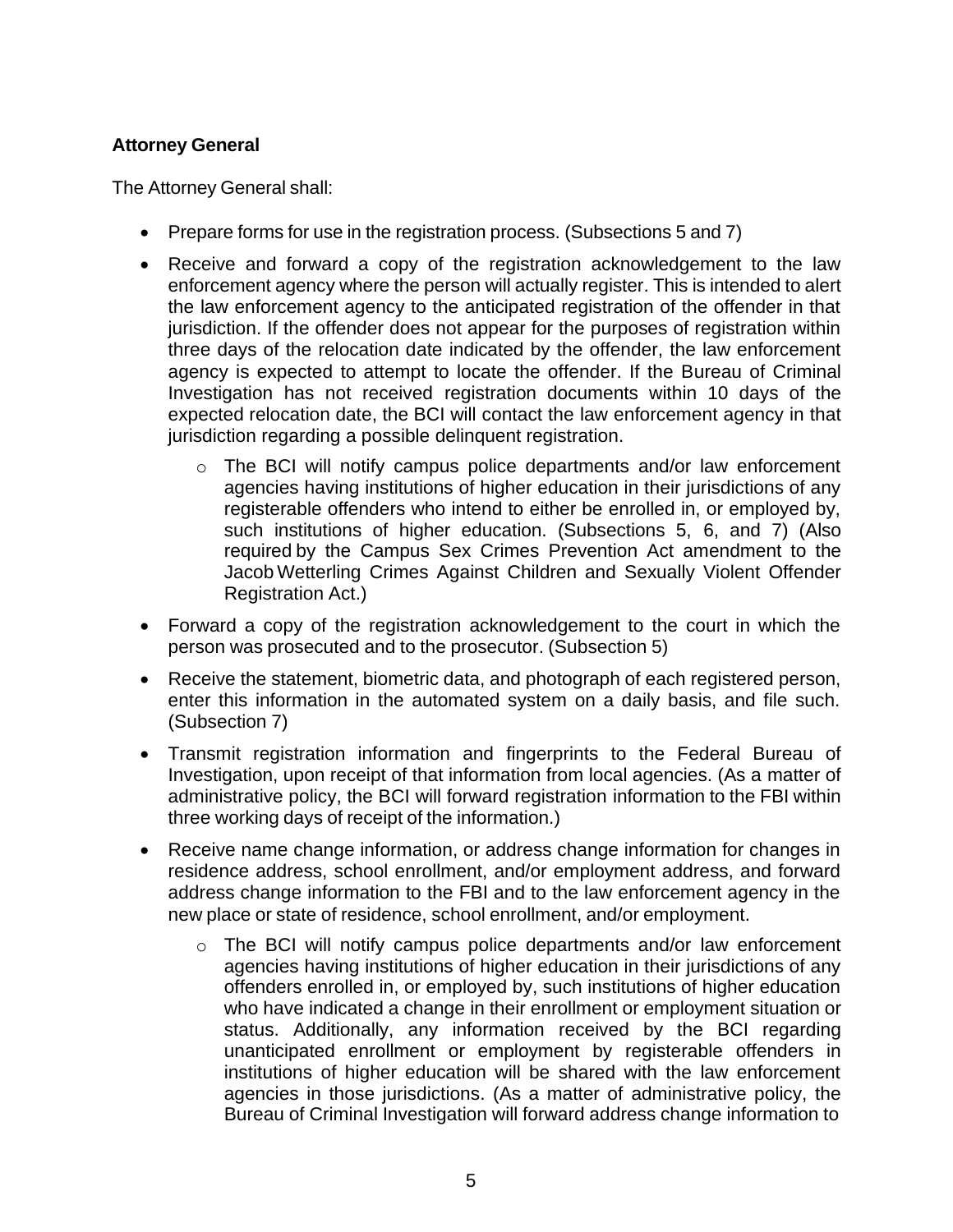the new place or state of residence and to the FBI, within three working days of receipt of the information, on State Form Number 18094 Change of Registration Information form.) (Subsection 7) (Notification of changes is also required by the Campus Sex Crimes Prevention Act amendment to the Jacob Wetterling Crimes Against Children and Sexually Violent Offender Registration Act.)

- Develop guidelines for the risk assessment of sexual offenders who are required to register, with a low risk, moderate risk, or high risk level being assigned to each offender. (Subsection 12)
- Apply a risk assessment tool to sexual offenders who are not under the custody or supervision of the DOCR. (Subsection 12, subdivision b)
- Assign a risk level to all sexual offenders. (Subsection 12)
- Notify offenders of their assigned risk level. (Subsection 12, subdivision d)
- Develop guidelines for public disclosure of offender registration information. (Subsection 14)
- Report intended international travel by an offender to the US Marshal Service. (Subsection 19)

#### <span id="page-7-0"></span>**Law Enforcement Agencies**

Law enforcement agencies shall:

- Receive copies of the registration acknowledgement forms, which indicate that offenders will appear for registration. (Subsections 5 and 6)
- Register convicted offenders by fingerprinting, photographing, and having registering offenders sign the appropriate portion of the registration document. (Fingerprints may be omitted if that agency *has already registered* that offender previously, has fingerprints on file, and is personally familiar with and can visually identify the offender.) (Subsection 7)
- Perform responsibilities of both the originating agency and the registering agency for offenders who appear to register without the registration papers in hand (i.e. out-ofstate offenders will not have copies of the North Dakota registration forms, and therefore, the law enforcement agency will have to acquire the information requested on the form, as well as register the offender).
- Forward a signed registration statement, fingerprint card, and a photograph to the Office of Attorney General within three days after registration. (Subsection 7)
- Inform the registering offender that any change in residence address, school enrollment, employment, vehicle information, or online identity must be reported to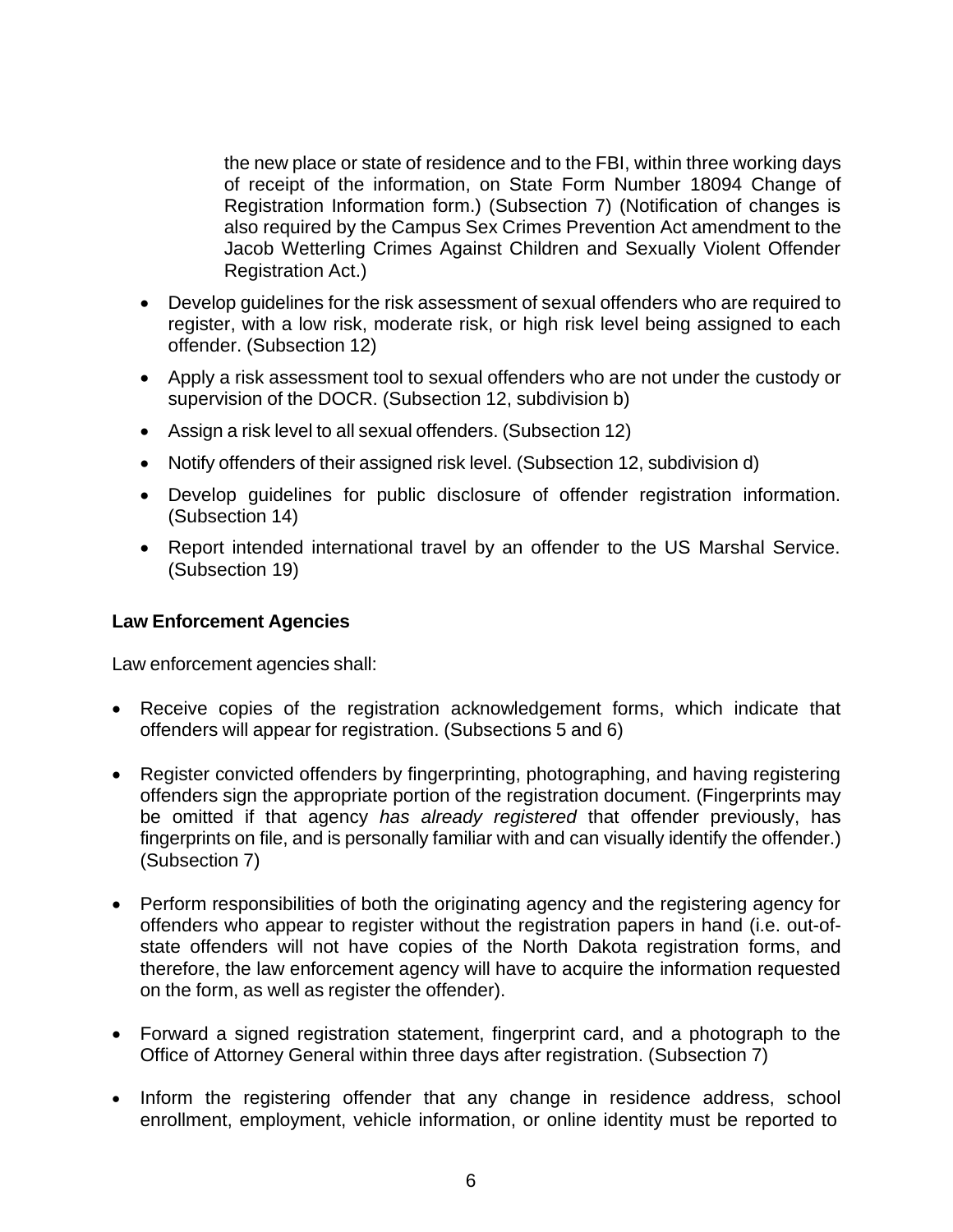this agency at least ten days before the effective date of the change. (Subsection 7) In case of a termination of school or employment, it must be reported to this agency within **three** days of the termination. (Also required by the Campus Sex Crimes Prevention Act amendment to the Jacob Wetterling Crimes Against Children and Sexually Violent Offenders Registration Act and the Adam Walsh Child Protection and Safety Act of 2006.)

- Obtain information on changes of name, residence address, school enrollment, employment address, vehicle information, and/or online identity, from the registered person, and forward that information to the Office of Attorney General within three days after receipt of the information. (Subsection 7) (Also required by the Campus Sex Crimes Prevention Act amendment to the Jacob Wetterling Crimes Against Children and Sexually Violent Offenders Registration Act and the Adam Walsh Child Protection and Safety Act of 2006.)
- Assist the Office of Attorney General in verifying offender addresses. Maintain a file of registered offenders (not explicit in the law, but implied).
- Receive information from correctional facilities on individuals who are temporarily sent outside a facility or institution that are required to register once permanently released from custody. (Subsection 11)
- Register juvenile offenders in the same manner as adult offenders. (Subsection 16)
- Disclose relevant and necessary conviction and registration information to the public if the individual is a moderate or high risk and the agency determines that disclosure of the conviction and registration information is necessary for public protection. (Subsection 14)
- Disclose relevant and necessary conviction and registration information to institutions of higher education regarding registered sex offenders who are enrolled in those institutions or are employed by those institutions in any capacity. (Required by the Campus Sex Crimes Prevention Act amendment to the Jacob Wetterling Crimes Against Children and Sexually Violent Offenders Registration Act.)
- Release relevant and necessary juvenile information to other law enforcement agencies, the Department of Human Services, the superintendent or principal of the school the juvenile attends, or the public if necessary to protect public health or safety. (Subsection 16)
- Obtain information regarding intended international travel by an offender at least twenty-one days prior to travel. Forward all international travel information to the BCI. (Subsection 19)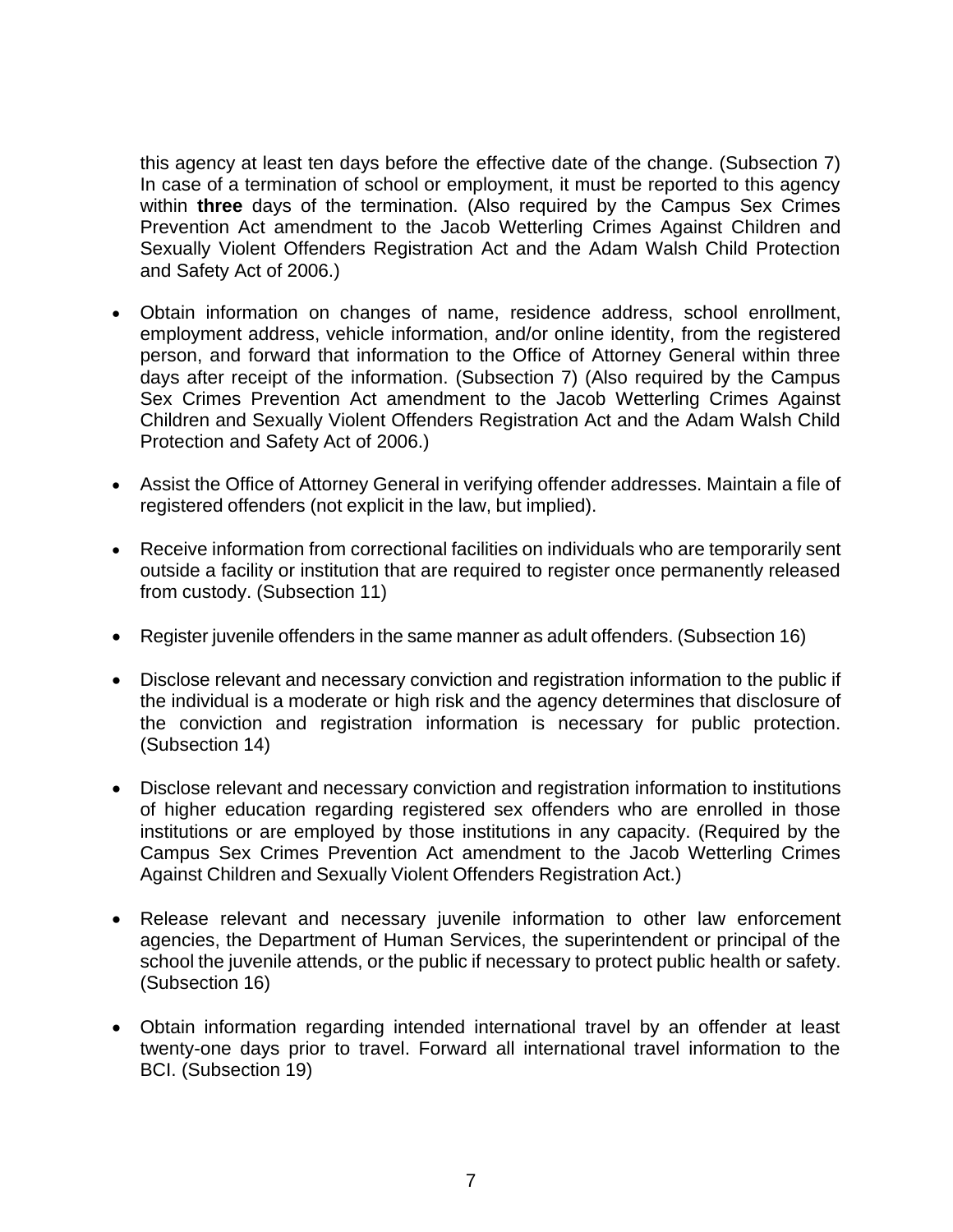#### <span id="page-9-0"></span>**Correctional Facilities**

Local correctional facilities<sup>[2](#page-9-2)</sup> shall:

- Inform convicted offenders prior to discharge, parole or release, of the duty to register. (Subsection 5)
- Require the convicted person to read, prepare, and sign the acknowledgement forms provided by the Office of Attorney General. (Subsection 5)
- Obtain the addresses where the individual expects to reside, attend school and/or work upon discharge, parole or release, and report those addresses to the Office of Attorney General. (Subsection 5) (Also required by the Campus Sex Crimes Prevention Act amendment to the Jacob Wetterling Crimes Against Children and Sexually Violent Offenders Registration Act.)
- Give a copy of the signed forms to the individual, retain one copy for agency records, and send one copy to the Office of Attorney General within forty-five days of scheduled release of the person.
- Notify local law enforcement agencies when an individual who is required to register is temporarily sent outside the facility where that individual is confined. (Subsection 11)

#### <span id="page-9-1"></span>**Department of Corrections and Rehabilitation**

The Department of Corrections and Rehabilitation (DOCR) shall:

- Inform convicted offenders, prior to discharge, parole or release, of the duty to register. (Subsection 5)
- Require the convicted person to read, prepare, and sign the acknowledgement forms. The forms will be provided by the Office of Attorney General. (Subsection 5)
- Obtain the addresses where the individual expects to reside, attend school and/or work upon discharge, parole or release, and report those addresses to the Office of Attorney General. (Subsection 5) (Also required by the Campus Sex Crimes Prevention Act amendment to the Jacob Wetterling Crimes Against Children and Sexually Violent Offenders Registration Act.)
- Give a copy of the forms to the individual, retain one copy for agency records, and send one copy to the Office of Attorney General no later than forty-five days prior to the scheduled release of the individual.

<span id="page-9-2"></span><sup>&</sup>lt;sup>2</sup> If the person will be supervised by the Field Services (Parole and Probation) Division of DOCR, the Division will handle most of the above requirements.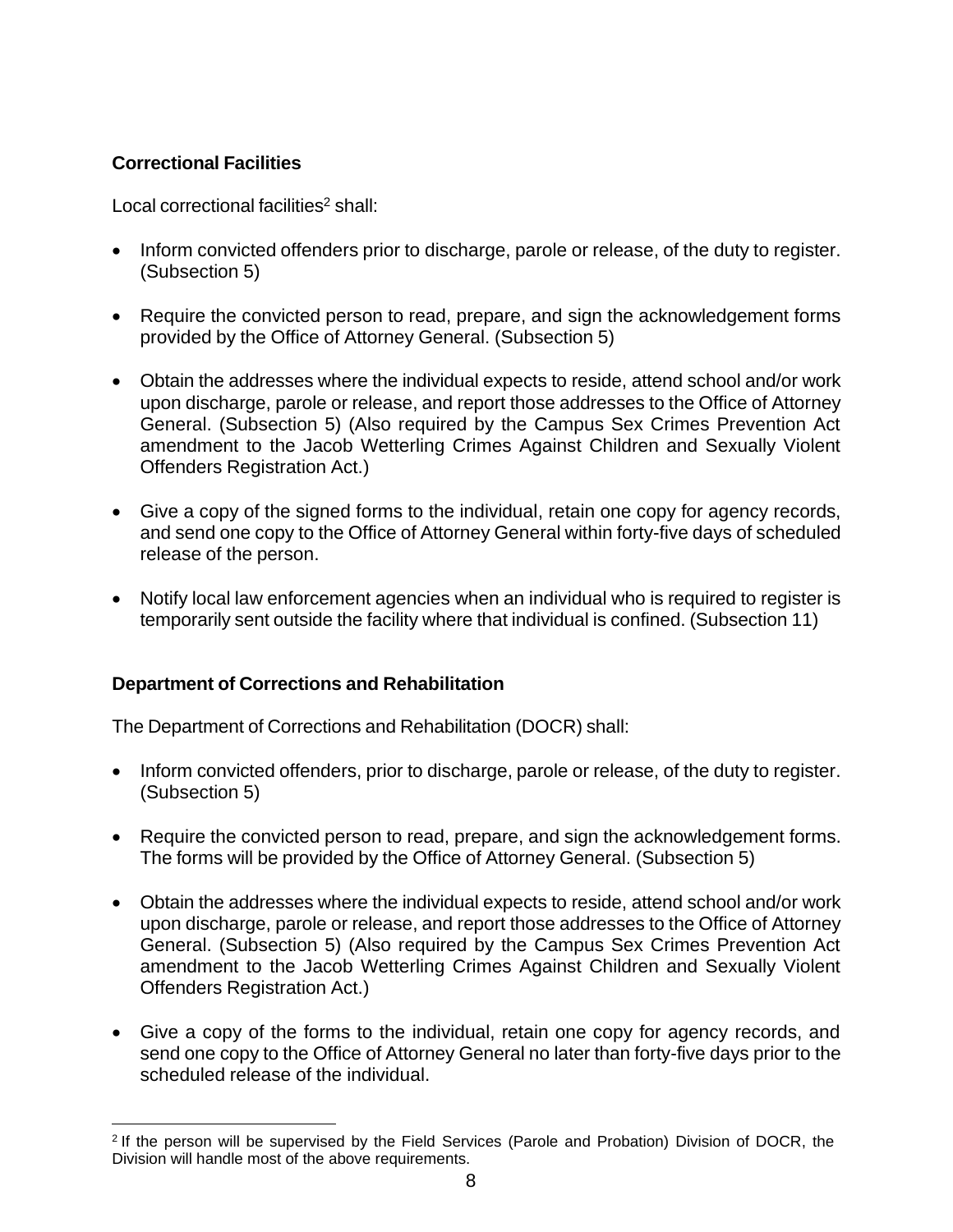- Notify local law enforcement agencies when an individual required to register is temporarily sent outside the facility where that individual is confined. (Subsection 11)
- Assist the Attorney General in the development of guidelines for the risk assessment of sexual offenders who are required to register. (Subsection 12)
- Apply a risk assessment tool to sexual offenders who are incarcerated in institutions under the control of the DOCR, and sexual offenders who are on supervised probation. (Subsection 12, subdivision a)
- Provide the Attorney General any information, including the offender's risk score and supporting documentation concerning individuals required to be registered under this section who are about to be released or placed into the community. (Subsection 12, subdivision a)

#### <span id="page-10-0"></span>**Parole Board**

The Parole Board shall:

• Order the parole revoked for individuals released on parole who are required to register, but fail to do so. (Subsection 10)

#### <span id="page-10-1"></span>**Offenders**

Offenders required to register $3$  shall:

- Receive notice of duty to register and sign the form acknowledging the registration requirement. (Subsections 5 and 6)
- Appear at the law enforcement agency in the jurisdiction of residence within three days of discharge, parole or release, to be fingerprinted and photographed, and to sign the registration form. (Subsections 2 and 7)
- If the individual is residing in another state, but working or attending school in North Dakota, that individual must register in the North Dakota jurisdiction in which he/she is working or attending school. If the individual should change the location of work or school within the jurisdiction in which he/she is registered, that individual must complete a change of school or employment address form. If the individual should change the location of work or school to a jurisdiction other that the one he/she is registered in, that individual must register in the new jurisdiction. (Subsections 2 and 7)

<span id="page-10-2"></span> $3$  See FN 1 on page 1.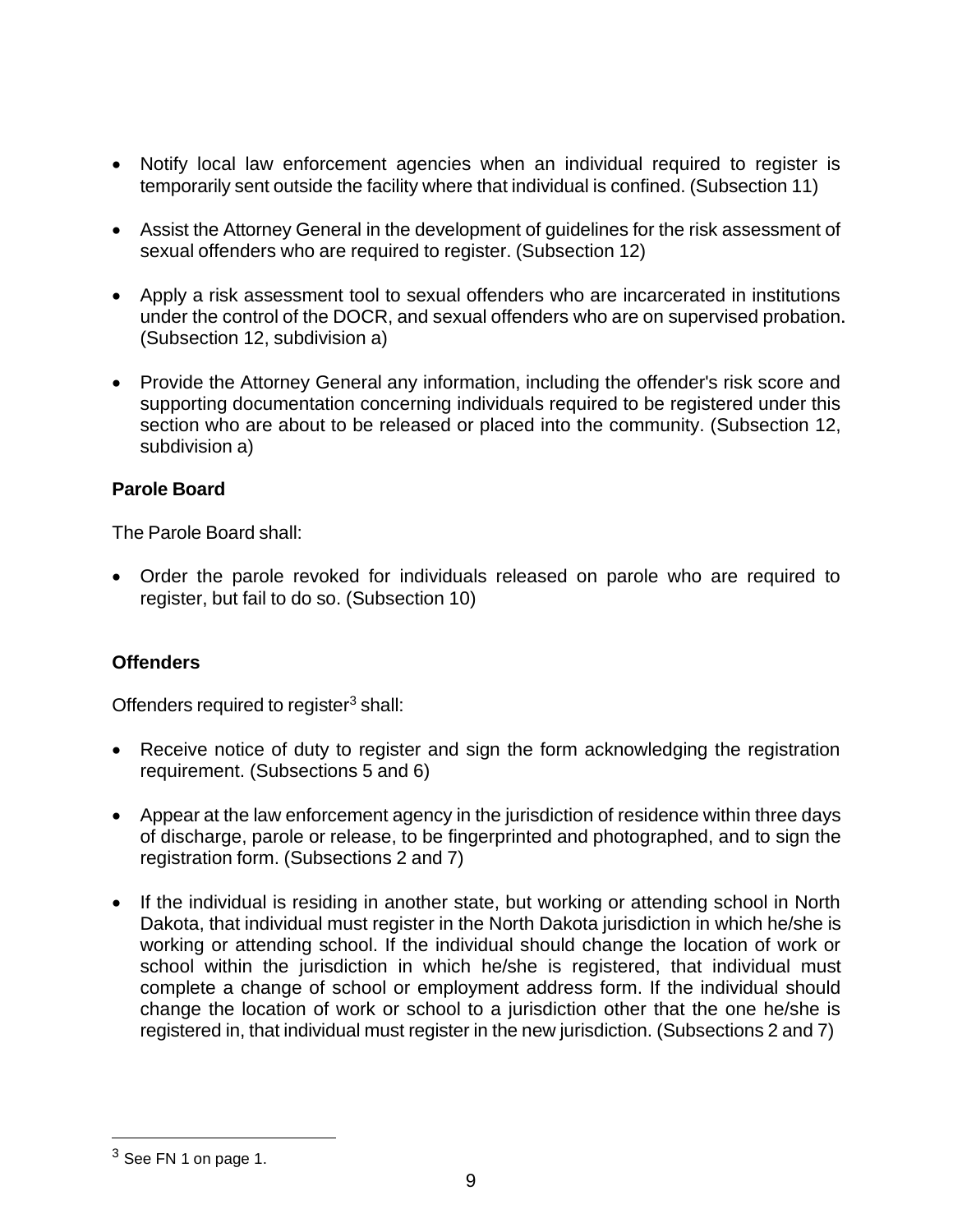- In the case of a change in name, school enrollment, residence address, employment, vehicle information, or online identity, complete an updated registration form with the law enforcement agency at which the person last registered. (Subsection 7)
- In the case of a change in residence address to a new law enforcement jurisdiction, appear at the law enforcement agency in the new jurisdiction of residence within three days to register with that agency. (Subsections 2 and 7)
- Remain registered for a minimum period of fifteen years as required by statute, twentyfive years if assigned a moderate risk by the attorney general, or for life if the individual 1) is a repeat offender, or 2) has committed an "aggravated offense," 3) has been assigned a high risk by the attorney general. (Subsection 8)
- Petition the court to be removed from the offender list if registration is no longer mandatory for that individual and the individual had been required to register as a sexual offender or an offender against a child prior to August 1, 1999. (Subsection 16)